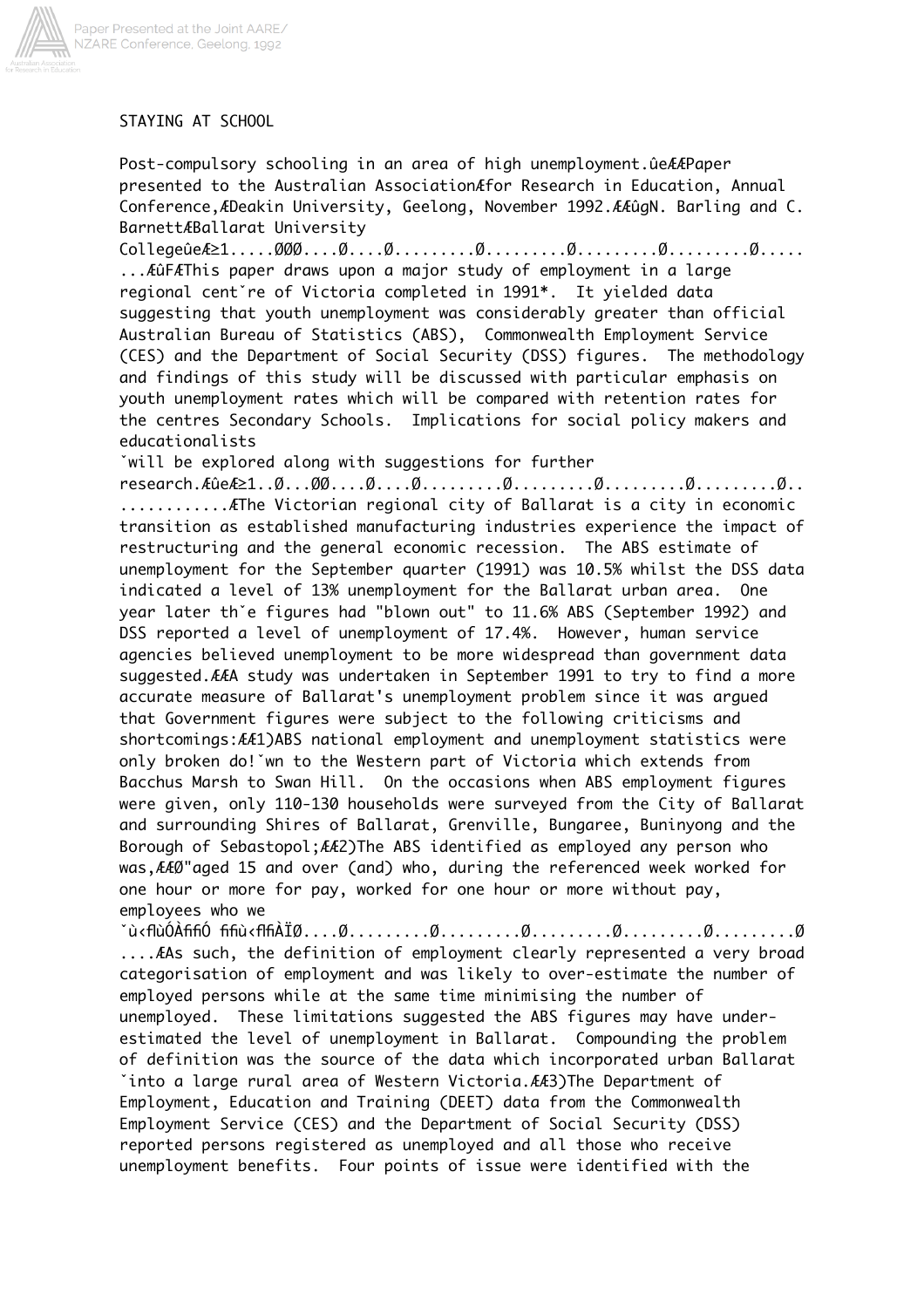

data: AAØØ[]not all unemployed people register as unemployed nor do they receive unemployment benefits; AA00 [] CES figures are calculated on one particular day in a mon

\*th and do not include those who have become unemployed on that day; AAØØI] the time-lag for unemployment benefits to come through may exclude some people who are unemployed; AA00[]the geographic base for CES unemployment figures included the City of Ballarat and twelve rural local government areas which may have distorted the level of unemployment in the Greater Ballarat City area. AAWith DSS and ABS reporting data for different populations and using different criteria and methods, there remained no accur

\*ate way of comparing the two sets of data. AAIn order to overcome these limitations this study defined a full-time employed person as one who "during the reference week worked more than three days". Part-time employment was defined as, "more than one day but less than three days worked during the reference week". Unemployed persons were considered to be "those who didn't have a job, during the reference week and considered themselves to be generally unemployed". AAThe other major limitation on GovernmenI't data was its inadequate sampling procedures. The present study overcame this problem by implementing a rigorous ABS methodology on a large sample of the Greater Ballarat City area, incorporating the residential zones of the city, but excluded outlying rural residential areas. EAWith these limitations in mind, this study was designed to measure the level of youth unemployment, (suspected of being above that indicated by Government statistics), it was also hypothesized that such a study would yield

...... 0.... A A ûgMETHODOLOGY û E A A sampling procedure for the project was utilised which followed Australian Bureau of Statistics (ABS) methodology. A sample of 30 Collector's Districts was randomly generated by the ABS from a population of 118 Collector's Districts in the Greater Ballarat City This sample represented 601 dwellings from a population of 22,372 area. occupied dwellings (ABS 1986). AAWithin each Collector's District, 20 occupied nouseholds were surveyed using a bank of questions. The starting point in each Collector's District was determined by a randomly selected Interviewers then approached 20 occupied houses determined by a point. proportional interval spacing. AAHouseholders were asked to indicate the employment status of each member of the household, aged more than 15 years, during the previous week. Employment was categorised as being in either full or part-time paid work in that week. Separate categories were provided 'for voluntary work, unpaid home duties, students and retirees. Unemployment was defined as having no work, whether voluntary or paid parttime during that week. Individuals engaged in home duties, who were seeking paid work were recorded as a separate category. The number of days each person worked Aduring the week was noted. AAQuestionnaires were administered during the week of Monday 16th September to Friday 20th September (1991) during the early evening. AAData was analysed using SPSSx. ÆÆÆûgRESULTSûE `ÆÆThe survey located 1,879 people in 601 households. In terms of gender, there was an equal distribution of males (49.6%) and females (50.3%). In terms of age, 40.7% of the sample was described as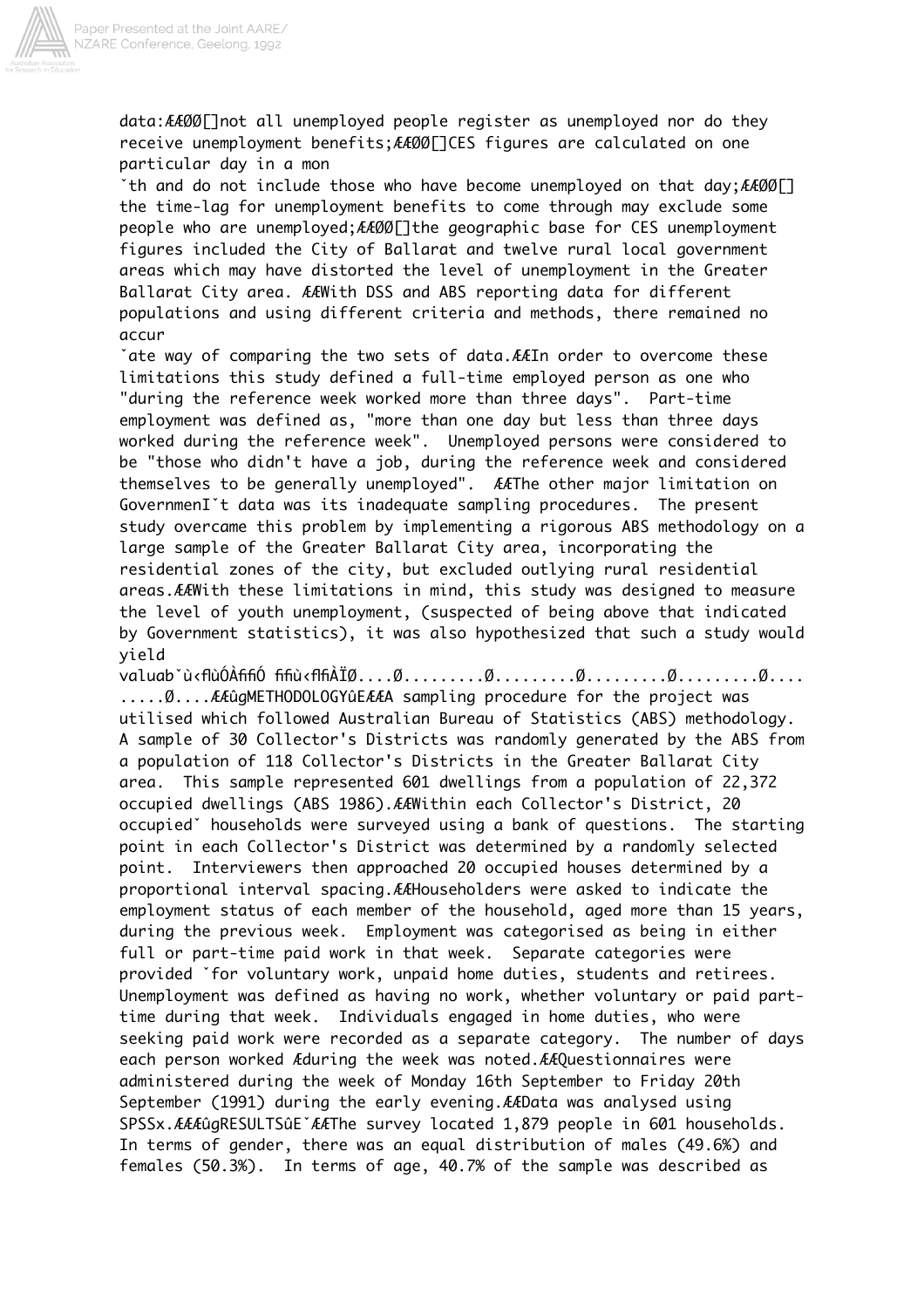

over 35 years of age. This was consistent with other data which showed that Ballarat has an aging population (ABS, Census 1986). AAA characteristic of the sample was the residential stability of the residents. Over half of the respondents (57%) indicated the household had lived at the current address for more' than 5 years, but 69.4% stated they had lived in Ballarat for more than 10 years. In contrast, 3.7% of households had lived in Ballarat for less than 1 year. AATable 1 shows the employment status of the sample population. Those people who identified themselves as `unpaid home duties seeking work' were incorporated into the category of unemployed. This identified the number of unemployed within the sample as 154 persons.A<sup>\*\*\*\*\*\*</sup>

'oyment level was 18.3%, with a calculated standard error of 1.3%, which meant we could assume with 95% confidence that the unemployed in Ballarat City was between 15.7% and 20.9% during September, 1991. AAOne third of part-time workers were only employed for up to 2 days. Under ABS procedures, these people would be identified as employed persons. However, from the sample, 52.5% of those who were employed part-time were actively seeking full-time employment. AAThese people were identified as  $\ldots \emptyset \ldots \ldots \ldots \emptyset \ldots$ . ELED fust the  $A-$  and  $\mathcal{A}-$  and  $\mathcal{B}-$  and  $\mathcal{B}-$  and  $\mathcal{B}-$ 

´Ïù<flùÓ...

... Ø.... ÆØUnemp.ØPaidØPaidØVolØUnpaidØUnpaidØStudentØRetiredÆØØFull-ØPart-

workAA01450525016001001460902580241AA0(n=1494)AAAExpressed as a percentage of those who could be employed, including full-time and part-time workers, the unempl' This category included part-time employed persons wanting full-time employment, and full-time employed persons wanting more overtime. In the calculations of underemployment only those who were employed part-time and wanted to move into full-time employment were considered to be under-utilised in terms of employment. The under-utilisation of workers was calculated as 31.5% of the workforce. With a calculated standard error of 1.6%, we can assume with 95% confidence that the under-utilisation rate in 'Greater Ballarat City during September 1991 was between 34.8% and 28.12%. ÆÆÆûqYouth EmploymentûeÆÆWhen the data in Table 1 is broken down further and expressed in age groupings the level of youth employment and unemployment can be calculated. The data represented in Table 2 can be used to calculate percentages of unemployed for each age group using the same means of calculating unemployment percentages as used earlier.AA<sup>\*</sup>

year olds who could be employed full time (excluding` those at school) was 31.5%. Again, with a standard error of 5.3%, we can be 95% confident that 15-19 year old unemployment in Greater Ballarat City is between 42.1% and 20.9%. AAFor the youth of Greater Ballarat City the under-utilisation of 15-19 year olds is calculated the same way as previously mentioned. That is, expressing the unemployed and those who are part-time employed and want to be full-time employed, as a percentage of those who could be e'mployed full-time, plus those who are content to be employed part-time. Of the 20 part-time employed youth, 10 were seeking full-time employment. Thus the figures for under-utilised youth workers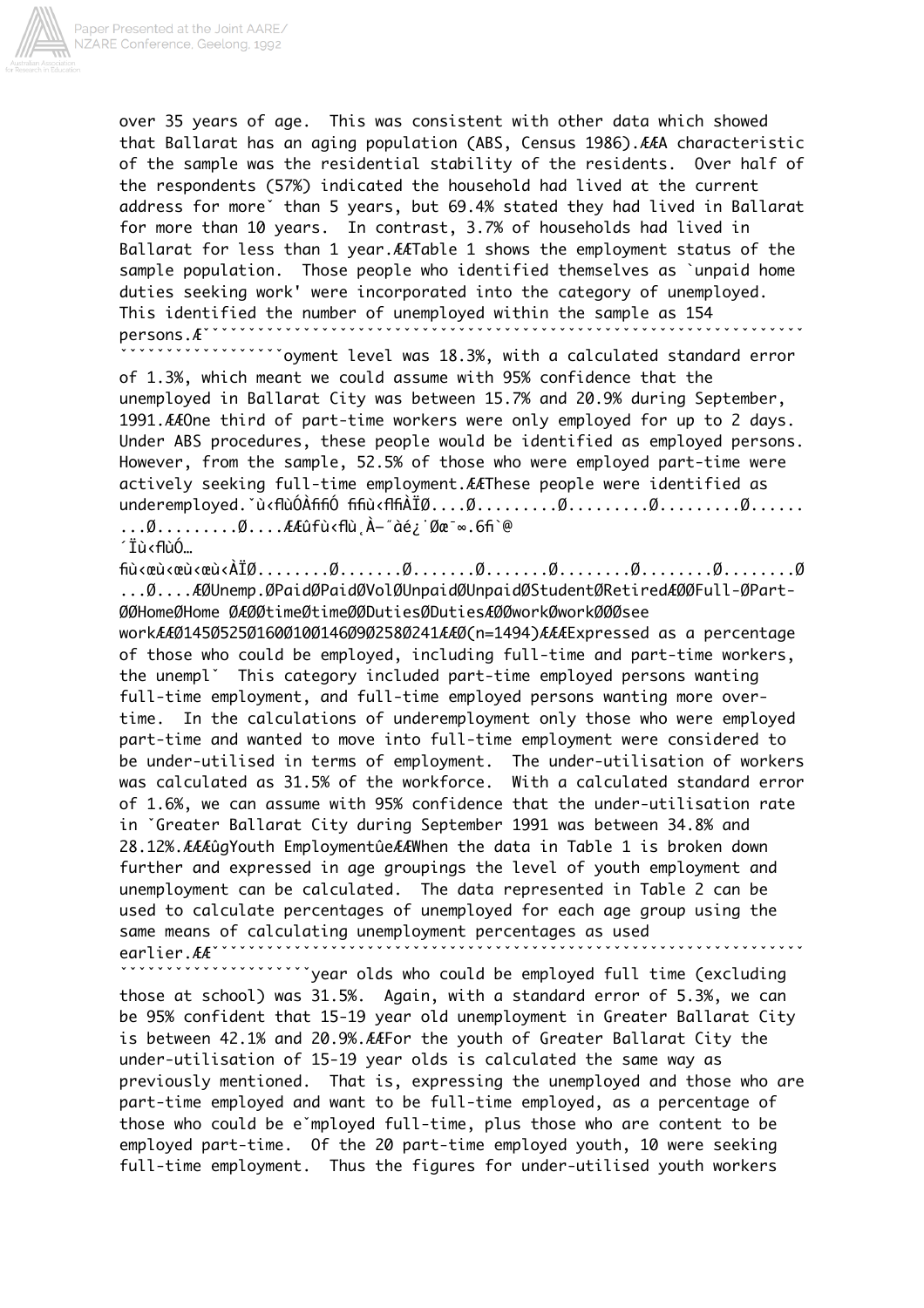

who could be employed full-time becomes 51.5%. With a standard error of 6.1% we can be 95% confident that the youth under-utilisation figure is between 63.7% and 39.3% for 15-19 year olds in Greater Ballarat City.ÆÆWhile these figures highlight the high proportion of youth unemployment in Greater Ballarat Cityˇù‹flùÓÀfififififiÓ fifiÀÏØ.............Ø..........Ø.........Ø..........Ø...Ø.. ..ÆÆûfù‹flù˛À–˝ô¬+ ÀÏù‹flùÓ fiÓ…fiù‹œù‹œ–ù‹fl[ÏØUnemployedØFull- ØPart-ØStudentØMissingÆØØØtimeØtimeØØDataÆØØØEmployedØEmployedÆÆ< 15Ø114Ø 2Ø 1ØØ109Ø 2Æ15-19Ø181Ø 24Ø 32Ø 20Ø103Ø 2Æ20-24Ø182Ø 37Ø 73Ø 25Ø 34Ø 13Æ25-34Ø249Ø 27Ø129Ø 33Æ35-54Ø464Ø 50Ø247Ø 68Æ54>Ø295Ø 5Ø 42Ø 14ÆMissing Æ dataØ 9Ø -Ø 1Ø -ÆÆTOTALSØ1494Ø145Ø525Ø160ÆÆÆÆFor the 15-19 year olds the number of unemployed expressed as a percentage of those 15-19 ˇ it can also be argued that the figures represent a considerable under estimation of youth unemployment. The figures do not include those students who are staying at school rather than leave and face almost certain unemployment. ÆÆThe preceding calculations yielded high standard errors which translated into a broad range of percentage points which we can be 95% confident of the youth unemployment. The reason for this is the small number of subjects between the ages of 15-19 years who were unemployed andˇ in the workforce. Thus, the youth unemployment figures need to be cautiously interpreted and the limitations of the sampling procedure acknowledged in the standard error calculations.Æˇˇˇˇˇˇˇˇˇˇˇˇˇˇˇˇˇˇˇˇˇˇˇˇˇˇˇˇˇˇˇˇˇˇˇˇˇˇˇˇˇˇˇˇˇˇˇˇˇˇˇˇˇˇˇˇˇˇˇˇˇ ˇˇˇˇˇˇˇˇˇˇˇˇˇˇˇˇˇˇˇˇˇˇˇˇˇˇˇˇˇˇˇˇˇˇˇˇˇˇˇˇˇˇˇˇˇˇˇˇˇˇˇˇˇˇˇˇˇˇˇˇˇˇˇˇˇˇˇˇˇˇˇˇˇˇˇ ˇˇˇˇˇˇˇˇˇˇˇˇˇˇˇˇˇˇˇˇˇˇˇˇˇˇˇˇˇˇˇˇˇˇˇˇˇˇˇˇˇˇˇˇˇˇˇˇˇˇˇˇˇˇˇˇˇˇˇˇˇˇˇˇˇˇˇˇˇˇˇˇˇˇˇ ˇˇˇˇˇˇˇˇˇˇˇˇˇˇˇˇˇˇˇˇˇˇˇˇˇˇˇˇˇˇˇˇˇˇˇˇˇˇˇˇˇˇˇˇˇˇˇˇˇˇˇˇˇˇˇˇˇˇˇˇˇˇˇˇˇˇˇˇˇˇˇˇˇˇˇ ˇˇˇˇˇˇˇˇˇˇˇˇˇˇˇˇˇˇˇˇˇˇˇˇˇˇˇˇˇˇˇˇˇˇˇˇˇˇˇù‹flùÓÀfififififiÓ fifiÀÏØ.............Ø.... ......Ø.........Ø..........Ø...Ø....ÆÆûgComparative DataûEÆÆWhen the data collected in this study are compared to ABS and CES data for the quarter it becomes apparent that the Government figures are indeed under-estimations. Further, any comparison between data becomes a problem of definition, geographical collection, district compatibility, method of collecting the data, and method of calculating the level of unemployment.ÆÆÆûfù‹flù˛À– ˝ù‹Óœfi·Øù‹flù˛∂€–›/}·m CES, DSS, ABS and the present study for ù‹flùÓ fiÓ  $\tilde{T}$ the September 1991 quarter.ù $\epsilon$ flùÓ… fiù‹œù‹œù‹œÎÏØØPercentageØØÆSourceØØUnemployedØØAreaØØAgeÆÆÆABSØØ10.2%ØØNati onallyØAdultÆÆABSØØ10.5%ØØWestern VictoriaØ "ÆÆCESØØ13.36%ØØGreater BallaratØ "ÆÆDSSØØ13.67%ØØUrban Ballarat (U.B.) "ÆÆThis studyØØ18.3%ØUB Unemployed / Ft employedØ "ÆÆØØØ+ Pt employed and unemployedØ "ÆÆØ(a) Ø31.5%ØUB Under-utilised ØØ  $"AEA21. \ldots . \emptyset . \ldots . \emptyset . \ldots . \emptyset . \ldots . \ldots . \emptyset . \ldots . \emptyset . \ldots . \emptyset . \ldots . \emptyset . \ldots . \emptyset . \ldots . \emptyset . \ldots . \emptyset .$ ...Æ(a)Under-utilisation was calculated ˇby summing the unemployed and the under-employed (part-time workers wanting more work) and expressed as a percentage of those who could be employed, i.e. full-time employed and part-time workers. $\text{\emph{E4E}}\geq 1, \ldots, 0, \ldots, \emptyset, \ldots, 0, \ldots, 0, \ldots, \emptyset, \ldots, \ldots, \emptyset, \ldots, \ldots, 0, \ldots, \ldots, \ldots$ .Ø...Ø....ÆWhat is clear from the data in Table 3 is that the ABS data is inadequate in its measurement of the Urban Ballarat area. The CES data, even for the Ballarat Urban area was an under estimation when compared to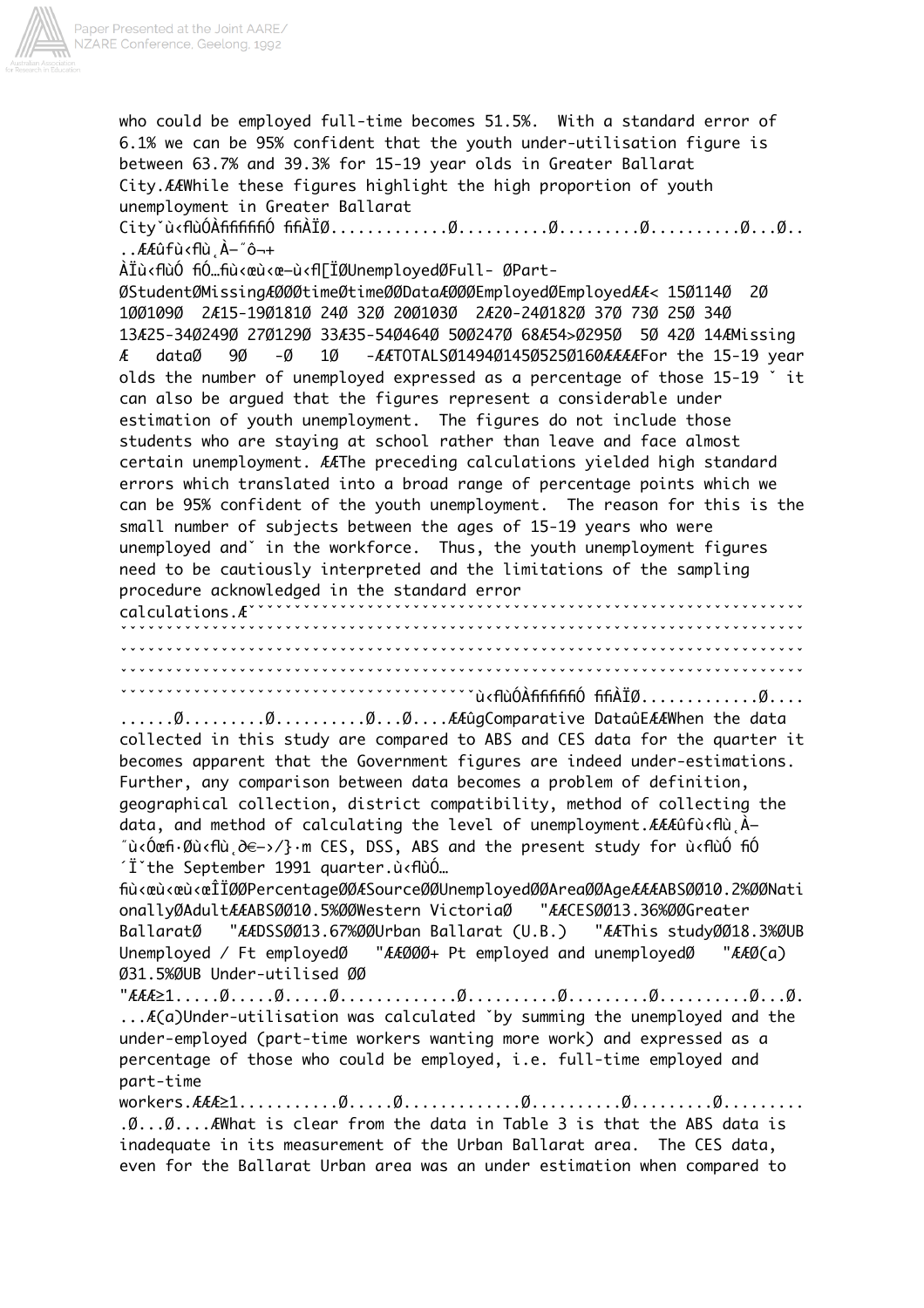

the data presented in this 'study. Further, while the method of calculating the unemployment rate may vary, it is evident from this study that either means of calculating the unemployment rate yields a significantly larger rate than the Government figures. When figures for youth employment are examined, a similar trend is evident although the range between ABS figures and this study's data is not as areat.AA<sup>\*</sup> ″ù<Óœfi•Øù‹flùˌœû≈V≠″∞≠د∼lù‹Óœfi•Øù‹flùˌ˚Ïù‹flùÓ fiÓ fiÓ… fiù<œÎÏØPercentageØØÆSourceØUnemployedØAgeØØAreaØØÆÆDSSØ20.73%Ø15-20 yrsØØNationallyØÆÆDSSØ29.15%Ø15-20 yrsØØUrban Ballarat ØØØØØ(U.B.) ÆÆThis Ø31%ØØ15-19 yrsØØU.B. AADSS028.2%0015-20 yrs00Ballarat Region0 Unemployed/Astudy00000Ft employed + A00000Pt employed + 00000unemployed0  $\Lambda$ (a)Ø51%ØØ15-19 yrsØØUB Under-utilised ÆÆÆ≥1.. re on paid leave and were self employed." (ABS Labour Force Australia April 1991 p 44) ÆûgÆÆ\*ØûeThis research was funded by grants from the Brotherhood of St. ØLaurence and Ballarat University College.AAü60A#AüAA` \*\*\*\*\*\*\*\*\*\*\*\*\*\*\*\*\*\*\*\*\*\*\*\*\*\*\*\*\*\*\*\*\* .... 0... 0... A(a)Under-utilisation was calculated by summing the unemployed and the underemployed (part-time workers wanting more work) and expressed as a percentage of those who could be employed, i.e. full-time employed and part-time workers. AAAData from Table 4 indicates a similar trend of underestimation by Government agencies, however, the range of disparity is considerably less. There are at least two reasons for the greater comparability \$ of data: one, that most unemployed youth need to reqister for unemployment benefits to survive; two, the DSS figures are for 15-20 year olds and not the ABS 15-19 year age grouping used in this study. This would tend to over-estimate the number of unemployed by DSS when compared to 15-19 year data. Further, as contended earlier, these figures may also be under-estimations as those who would like to leave school and get a job cannot do so as there are fewer and intense competition for the few jobs availa% ble. AAWhile the data from this study, the ABS, CES and DSS incorporated in Table 4 have enabled the local picture to be appreciated, it is only when State and/or National figures are compared with Ballarat figures that the relative plight emerges. Figure 1 demonstrates this point in relation to youth employment using DSS figures from 1988 to 1991. What is of interest in these figures is that while the local rates of unemployment are extremely high, Ballarats' unemployed youth (using DSS

figures) have 'increased from being 5% above the National average to being approximately 10% above the National avergge. ÆÆ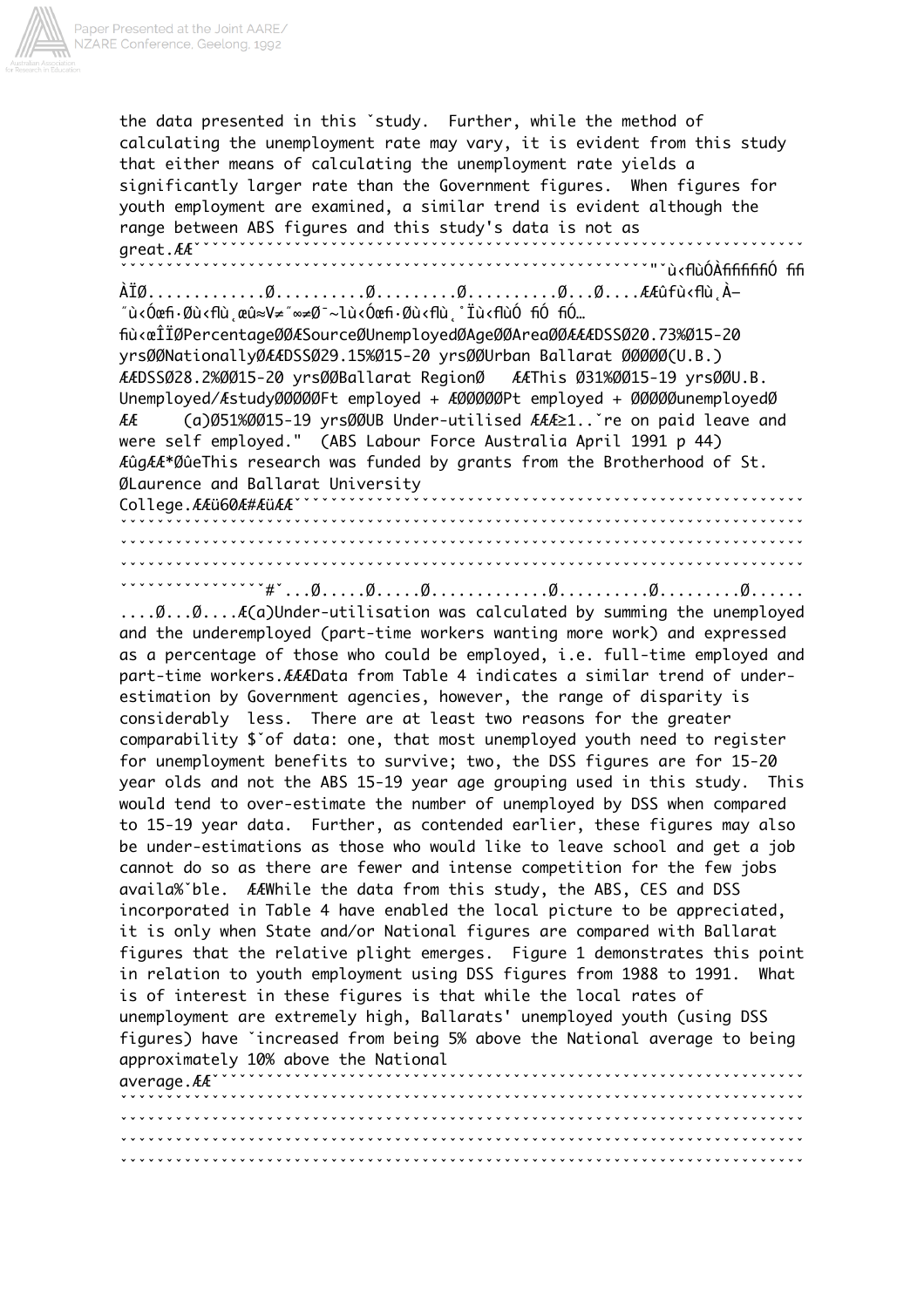

°Ϊù‹flù⋝\* NÏfiW>àé¿"∞∞9πÌ∑ØûPÀ(Ó-¿MÄ œÓ fiÓ fiÓ fiÓ fiœÓ∉ ⊸∞ôÀÏÆ]ÆÆûqSchool Retention RatesûeÆÆWhilst the level of youth unemployment reported in this study represented a crisis in terms of lost opportunities and skills, it was likely to be an under-estimation of the extent of the situation. Retention ('rates in Victorian post-primary schools have shown large numbers of young Victorians staying at school to post-compulsory years since 1984. AAMany young people are enrolled at post-compulsory levels of schooling because they simply cannot find employment and prefer to remain at school rather than leave and lose the minimal benefits they are eligible for as students through Austudy. Retention rates to year 12 in Ballarat government post-primary schools had increased from 23.5% in 1985 to 61% in 1991 (Min'istry of Education, 1991). It would seem that the high retention rates in Ballarat were masking the true level of youth unemployment in Ballarat which may be more accurately represented by the under-utilisation level which was found to be 51%, or at least between 31% and  $42\%$ .  $A^*$ ......Ø...Ø....ÆÆûfù‹flù̯À–˝ù‹Óœfi·Øù‹flù̯ÒµfiXˌ¯[¿pW@ ć ùÚÓ´Ï`ÆØØù<flù Òµ†ãÏù<flùÓ fiÓ fiÓ... 0000Sept 198900Sept 1991AAUrban BallaratAGovernment Secondary0048.3%00060.8%ASchoolsAAAll Secondary Government060.5%00075.7%ASchools in VictoriaAANational Average00060.3%00071.3% AA+ Source ABS and Victorian Department of School Education.  $AAAW$ hile the +'data in Table 5 indicates that the age cohorts for 1989 and 1991 are demonstrating our increasing percentage of 15-19 year olds still at school, it may be that the 1994 and 1996 retention rates will reflect the true increase in retention influenced by the lack of employment opportunities. Also evident from Table 5 is the lower level of retention in Ballarat than the State and National averages and the similar rate of increase compared to State and National  $averages.AFA \ge 1. \ldots .0. \ldots .0. \ldots .0. \ldots .0. \ldots .0. \ldots , \check{0}. \ldots .0. \ldots .0. \ldots .0. \ldots .0$ .....Ø...........AûGDISCUSSIONûEÆÆThis paper has described a large study of employment in a major Victorian rural city. Data have been presented from the study and contrasted with other data sources to focus on youth statuses. The 1989 youth employment, schooling and unemployed figures were compared with 1991 data both Nationally and locally. In general the picture that emerges is one where youth unemployment in 1991 is at least 10% above the National average while school retent- ion figures were approximately 10% below the National average. EAMore specifically when Table 3 is examined it can be seen that ABS, DSS and CES figures are considerable under-estimations of the situation in Urban Ballarat. This present study has yielded more accurate estimations since it has been able to:-AA1)more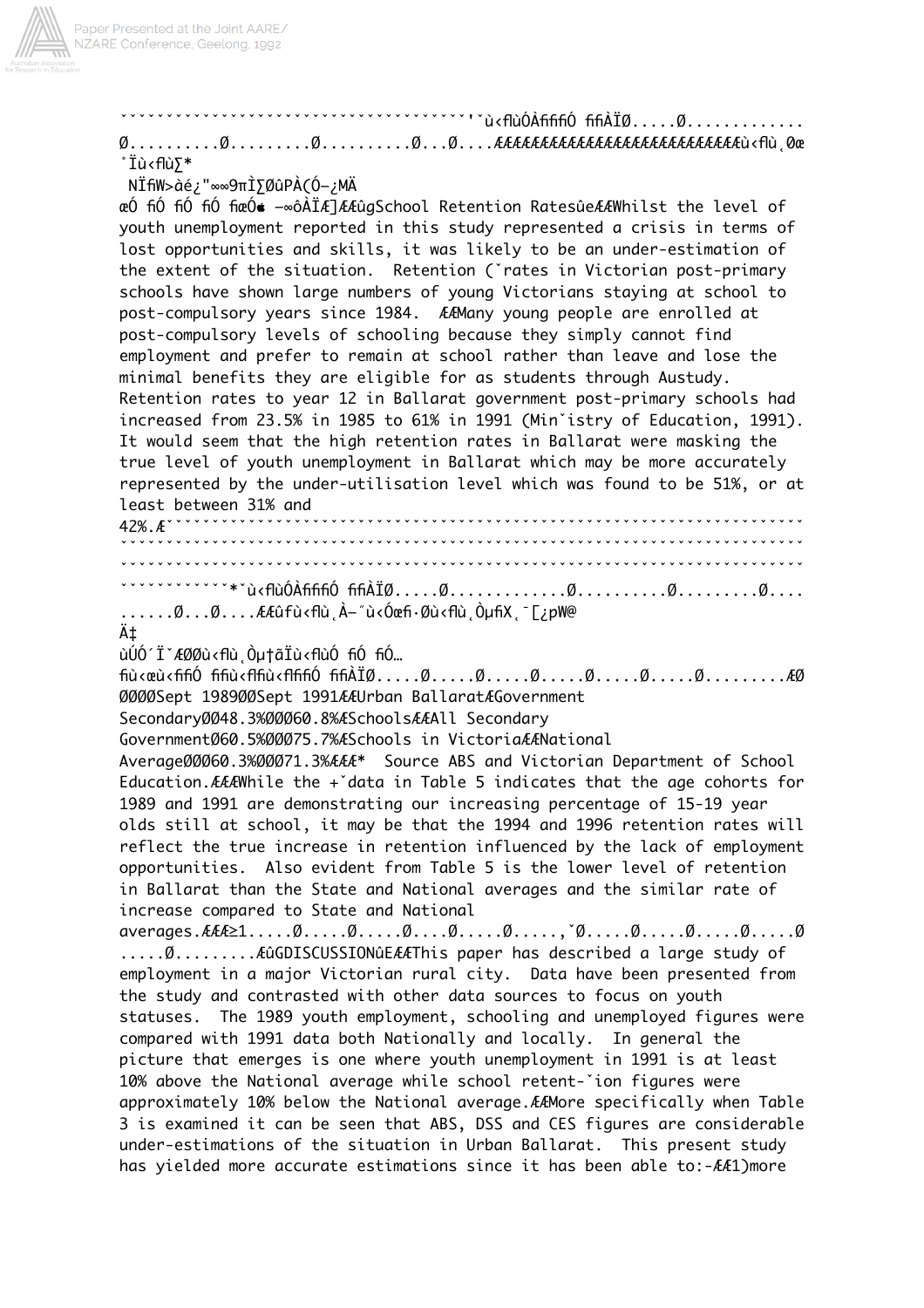

realistically define employment and unemployment; AA2) take a large sample of 601 households in randomly allocated collectors districts in Urban Ballarat, compared to ABS sampling of only 120 h'ouseholds in Ballarat; AA3) through ABS door stop interview methodology this study has accessed a better estimate of unemployed during the target week since it was able to include those who were unemployed and not on DSS benefits and unemployed housewives who were looking for work  $A^*$ **vvvvvvvvvvvv** 

## $"$

.... EEWhile figures claim to give an objective and comparative basis to discuss issues and initiate policy they do not explain the human cost and misery associated with such high levels of unemployment. The ABS and DSS figures do not include the 16 year old who works 10-20 hours at McDonalds and who is counted as full-time employed. Within this study those youths who were working part-time and wished to work full-time were counted0° as under-employed and thus incorporated in the under-utilisation figures. *AAThese figures better express the human cost of high unemployment as they* include people who are keen to work, who are working, yet they are being under-utilised and would like to work full-time. Even so, these figures of under-utilisation while more graphically expressing the problems, do not Aexpress the plight of the unemployed as well as case study material. AAWhile the preceding data from this study and Government sour1 ces can individually be used to interpret the situation in Ballarat, it is virtually impossible to go beyond a comparison with similarly derived figures for the State and Nation. For example DSS figures cannot be compared with ABS figures because of the different methods of collection, different definitions and different aeographical areas of collection. Thus any comparison between data from different sources needs to be closely examined for its basic assumptions and means of collection. Acknowledging 2'this problem, what can be done is the analysis of trends and rates of growth in individual measures which can then be argued to be indicative of trends and changes which can be integrated into a broader picture. AAIn relation to the data presented in this study and the comparative data from Government sources, a composite picture of the status of 15-19 year old vouth in Urban Ballarat can be constructed. What is evident from the comparison between this study's data and Government figures is that the Urban3<sup>°</sup> Ballarat youth were a good 10% higher in their unemployment compared to National figures. Further, this study's data would be a more reliable estimate than other sources, particularly the DSS figures which are for 15-20 year olds. Even if the DSS figures are taken as accurately representing the number of youth unemployed the movement to a consistent 10% higher unemployment rate among youth in Ballarat than National data is evident in Figure 1.AAThus far, for September 1991 it has been established that 4 for Ballarat, youth unemployment was approximately 31% of the youth who were not at school or 10% above the National average DSS figures. What was the status of the remainder of Ballarat's youth? By examining the retention rate data in Table 5 it can be seen that of the 1989 and 1991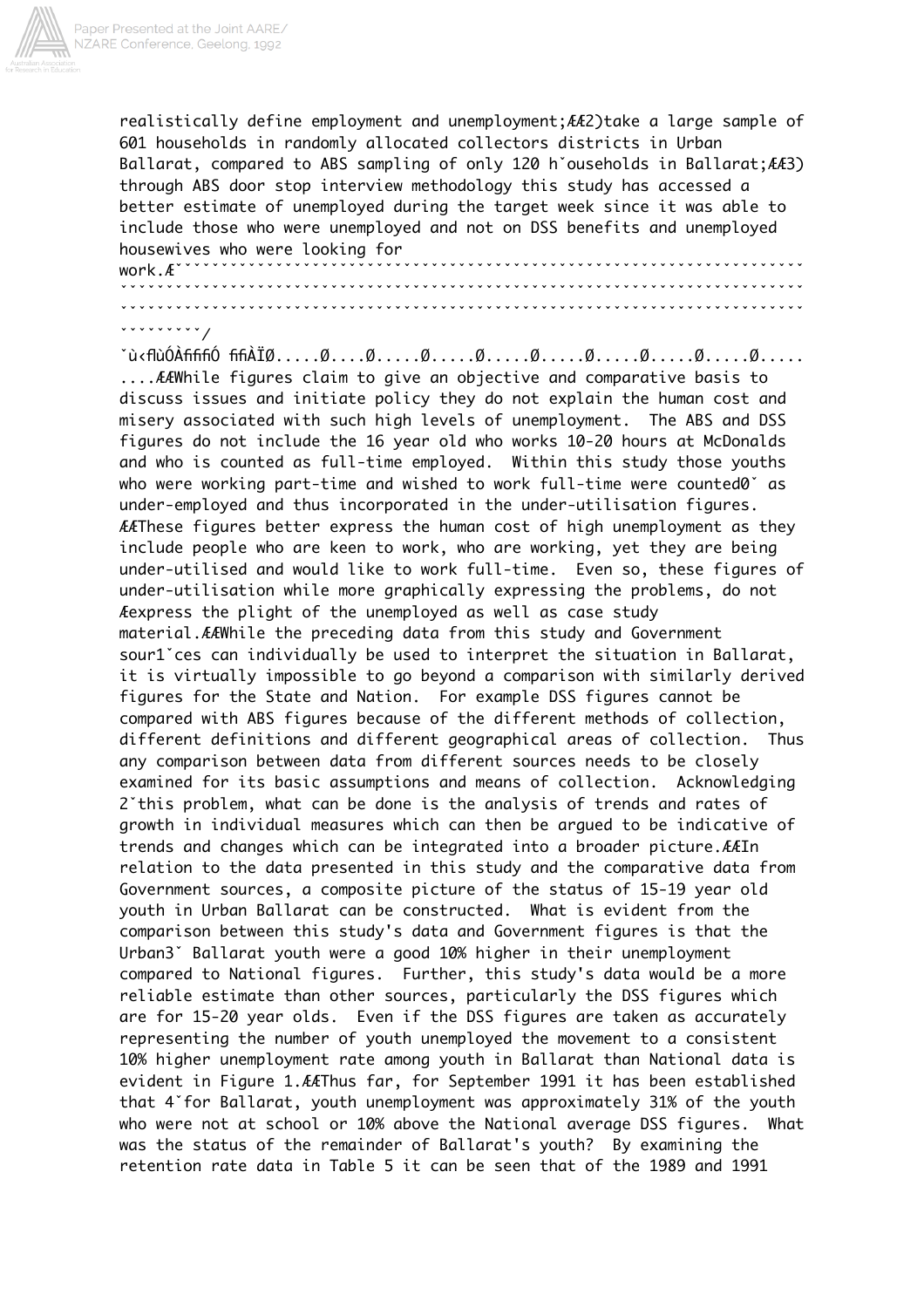

cohorts that started secondary school in 1983 and 1985 approximately 13% more students were completing secondary school. This figure was in the same order and rate of increase as State and National averages. However this 'figure is not a percentage of the 15-19 year olds who are still at school. It is a cohort figure and further, it doesn't include a measure of 18019 year olds who are studying at TAFE or University. From this study the data revealed 57% of the 15-19 year olds sampled were students. This figure suggests that a

may be close to the percentage of 15-19 year olds still at school, TAFE or University. However, when the figures for Tertiary enrolment are examined it can be seen that the State average of 9% of 15-19 year olds in higher education in 1990 (The Finn Report 1991), would mean that at least 9% of the Region's students are absorbed into study at University. Thus, 60% is probably an under-estimate and it is m7'ore likely to be closer to 70% of the 15-19 year olds who are studying. This leaves 30% who are either unemployed or employed. Since we have DSS figures of 979 unemployed in urban Ballarat aged between 15-20 years, we may assume that approximately 800-900 would be aged between 15-19 years, or an average of 22.5%. ÆÆWith the above estimates and a youth population estimated to be 3700 then raw data calculations suggest that those 15-19 year olds who are employed are between 6% and 9% with a mid-point of 78°.5% of the 15-19 year old population in Urban Ballarat. While this figure is relatively small it reflects both the need for industry to take on a better educated employee as well as the small number of jobs available for 15-19 year olds. However it is only when contrasted to 1989 estimates does a truly comparative picture emerge. AAIn 1989 the total Urban Ballarat population of 15-19 year olds could be estimated at approximately 3600, since the total populations has a 0.15% annual growth rate. Applying 9'the same logic and estimations as the 1991 calculations above it can be estimated that the 48.3% retention rate could be extended to 60% to include 19 year olds who are studying. With 60% studying that leaves 40% not at school, now since we know that 522 were unemployed in the urban Ballarat area between the ages of 15-20 years we may assume that between 400-500 or an average of 12.5% were 15-19 year olds. Similarly we can now calculate the number of emploved 15-19 year olds in Urban Ballarat as approxi: mately 27.5% of this age group. AAIn summary, Table 6 presents the data argued in the previous paragraphs. It should be stressed however that except where acknowledged the figures have been estimated and should be used only with recognition of the basic assumptions that apply to each set of figures. AAAûfù < flù, À-"Ó' Ï Øù < flù, Ë X∞ùV¨ØX˝W◊⁄z›Ó´ÏˇÆûeÆØØØØù‹flù âÓ´ÏˇØØØØù‹flù ëÓ´ÏˇÆÆUrban BallaratÆ15-19 year old003600000003700ApopulationAAIn Education000 60%00000 70%ÆUnemployedØØØ ØØØØØÆUrban BallaratØØ 12.5%ØØØ  $0$  22.5% $AE$  $15 - 20$ yearsAEmployed000 27.5%0000  $7.5%$ AA $\cdot$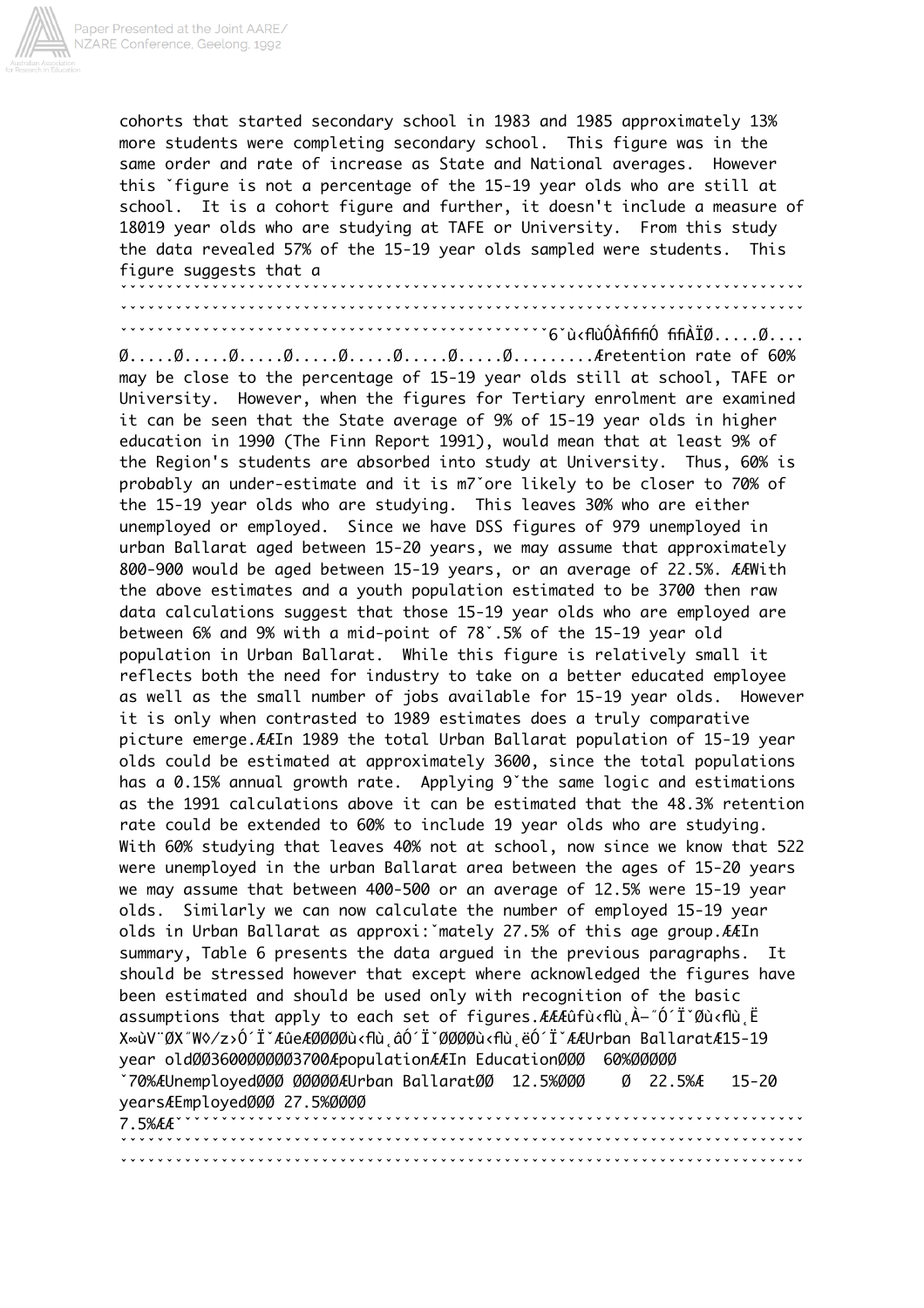## discussion, several conclusions can be drawn. First, comparing the 1989 and 1991 estimations we find a relatively stable population which has a 10% increase in the number of 15-19 year olds who are "in education" either secondary school, TAFE or University. Second, unemployment has increased by 10% of the 15-19 year old Urban Ballarat population from 1989-1991. Third, these increases have been=' accompanied by a 20% decrease in the number of employed 15-19 year olds in Urban Ballarat. While these changes can be expressed in percentages, it should be realised that they are indicative of trends and that the changes are based on estimations. However, the changes, while estimates do logically fit. That is to say, a 20% decrease in the number of jobs has been accompanied by a 10% increase in the number of unemployed and a 10% increase in retention rates at school and those "in education". However>', what the trends don't allow us to conclude is causation. A closer examination of each trend leads to the realization that there are a number of possible reasons which deserve further research. ELIn relation to the increase in retention rates during secondary schooling, a future research project of the authors will be to investigate why retention rates in Ballarat have increased and to seek answers to the research questions, "Why are you staying at school? What are your career/study aspirations? What a? re your likes and dislikes of the VCE years 11 and 12?" Answers to these questions will enable policy makers and educationalists to better respond to student needs as well as teachers and employer needs. Besides providing the employer with a better educated worker the retention of more students at secondary school may provide a pressure on teaching resources as well as pressures of having to cope with more students who don't really want to be there. The students who are remaining at school because, "it@"'s better than being unemployed" could become disciplinary problems and distract those who aspire to higher education. An investigation into these areas of concern may provide insights to reduce the tension in schools. AAThe increase in youth unemployment is a particularly serious problem for society in that it is a waste of human potential and ability. Some youths of the current generation may experience their entire adult life as unemployed persons. While some people can optimize and accept such situaA tions, others feel worthless and become a burden on the rest of society. Social welfare agencies such as the Brotherhood of St. Laurence with a strong commitment to the facilitating training and employment opportunities for youth will be increasingly called upon to provide more services to those who are in need. Of course the level of youth unemployment don't occur in a vacuum from the current economic and political reality, however in Victoria a special effort to cater for the young unemployed would se'em to be justified, especially in rural Victoria. More research into youth unemployment needs to be conducted to ascertain why youths leave school to become unemployed. What is it about school that facilitates their early departure? How can employers find rewarding work for the relatively uneducated and unskilled?  $\mathcal{L}^{\star}$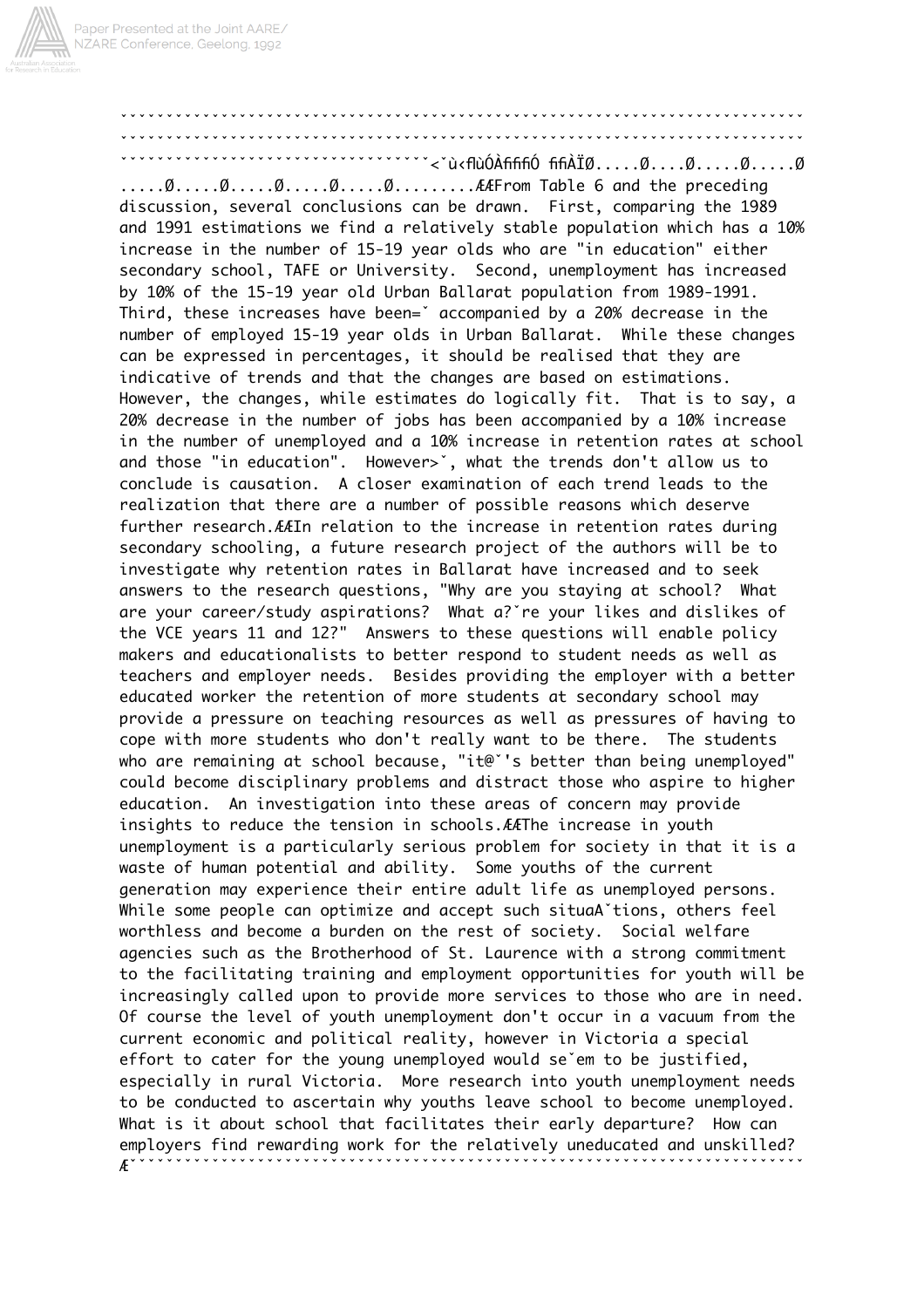

````````C`ù<flùÓÀfififiÓ fifiÀÏØ.....Ø....Ø.... for the aforementioned increase in unemployment and retention rates is the changing nature of employment and employer needs as we approach the twentyfirst century. Trends toward fewer jobs for unskilled labourers and demands for a more flexible and educated workforce may be some of the reasons that more young people are staying at school longer and also why more wish to engage in Tertiary studies. D'However, not all youths are motivated or capable of undertaking further study. It is for these people that youth employment opportunities need to be created, probably through small business expansion where on-the-job skills can be developed and career paths made more vocationally specific. Governments need to take the initiative to stimulate youth employment opportunities or risk their increasing reliance on welfare. AAIn conclusion, this paper has drawn from a large study of employment in a large VictorE'ian regional city. Data from this study suggested that Government statistics were a considerable underestimation of the numbers of unemployed, particularly young unemployed Data from this study was then integrated with Government figures persons. to present a 1989-1991 comparison of youth statuses. Within this two year period it was argued that unemployment and "in education" statuses had increased by 10% while employment opportunities for 15-19 year olds in Urban Ballarat had decreased by 20%. Furth'er research into each area of youth activity was suggested in order to facilitate policy makers, educationalists, employers and the young in order to cater for future trends.AA<sup>\*</sup> vvvvvvvvvvvvvvvvvvvvvvvvvvvvvvvvvvvvovor (G"ù<flùÓÀfififiÓ fifiÀÏØ.....Ø....Ø... fi—‡`\LÀÏù<flù≠í ä‡`\L ″'û∉ù‹flÍfi⁄Õã†ôÀÏÆÆù‹flù ,⁄J fi-t \LAÏù<flù-A(Ó",-ÓÚ««Ó fiô-Ífi/ù<Óœfi·Australiaù<flù«Ì8Ú@ ,≠íù<flô û]"œÚ@µ\∑∉ëù‹flÍfi⁄ù‹œù‹œ/z›fiX'Ë›(◊W\*¿àéŒÎÏù‹flùˌ'€¿˚∑Ó´ÏˇÆØù‹flù, ,íÓ∼Wù‹Óœfi· vol.8 no 2, June 30 1991.ÆÆBallarat Regional Board for Planning and Development.  $\dot{u}$   $\epsilon E$   $\delta'$   $\ddot{I}$   $\epsilon$   $\delta$   $\delta$   $\epsilon$   $\delta u$   $\epsilon$ .íÓ~Wù<Óœfi· vol.8 no 4, March 1992ÆÆBarling, N. & Barnett, C. (1992) ù<flù ô¬Ô‡'€ÃÓ fiÎÏù<flùÓ fiÓ´Ï`1991ù<flù  $0/\infty$ ' $\in$ ; $\downarrow$ ]  $0.\grave{\alpha}$ .ù‹œù‹œ $\hat{1}\cdot\neq0$ ″úÎÏù‹flùˌøÌˈÀÏù‹flù $\bullet$ À $0,\bullet$ Ϟ‹œù‹@ù‹Óœfi·Young People's Participation in Post-compulsory Education & Trainingù<flù<sup>-</sup>WÎÏØReport) Canberra, July 1991. AAAûgUnpu blished Reportsûe AAù cflù, L<sup>a</sup>ãÏù cflù M″‡>∑ 10∞V2nÎÎÆØ`Apparent Retention Rates' Ballarat 1991.ÆÆù‹flù,LªãÏù‹flù▲W″‡›∑▲⁄ 10∞V2nÎÏÆØ`Summary of Postcompulsory Education - Central Highlands WimmeraÆØRegion' Ballarat 1985. ÆÆÆûgNewspapersûeÆÆThe Age. The Ballarat News. The Courier. The Sunday Age. $AE^{\prime}$ wwwwwwwwwwwwwwwwwwwwwwale data about